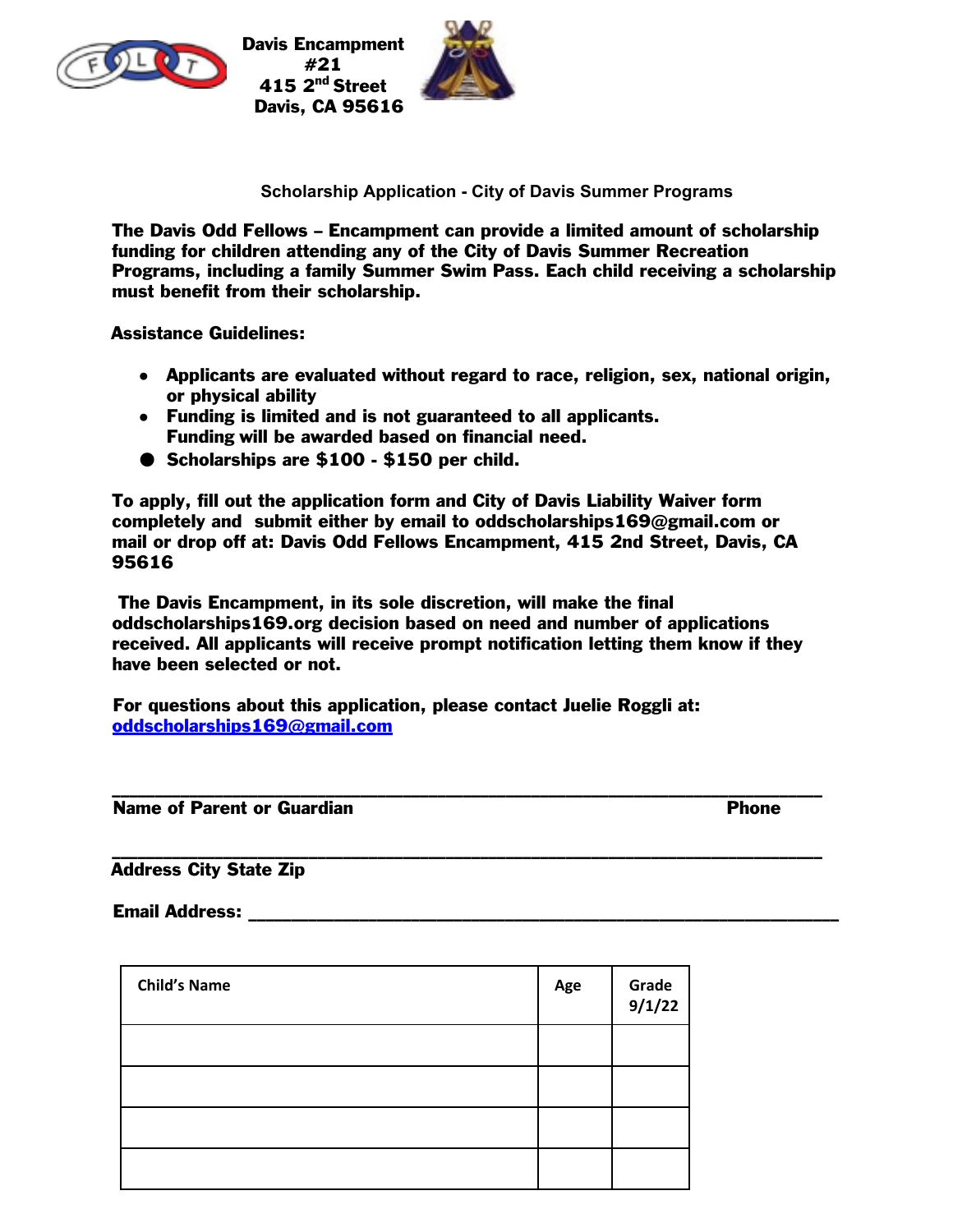## Statement of Financial Circumstances: Number of people in household \_\_\_\_\_\_ Annual Household Income:

| Under \$40,000    |
|-------------------|
| \$40,000-\$60,000 |
| \$60,000-\$80,000 |
| Over \$80,000     |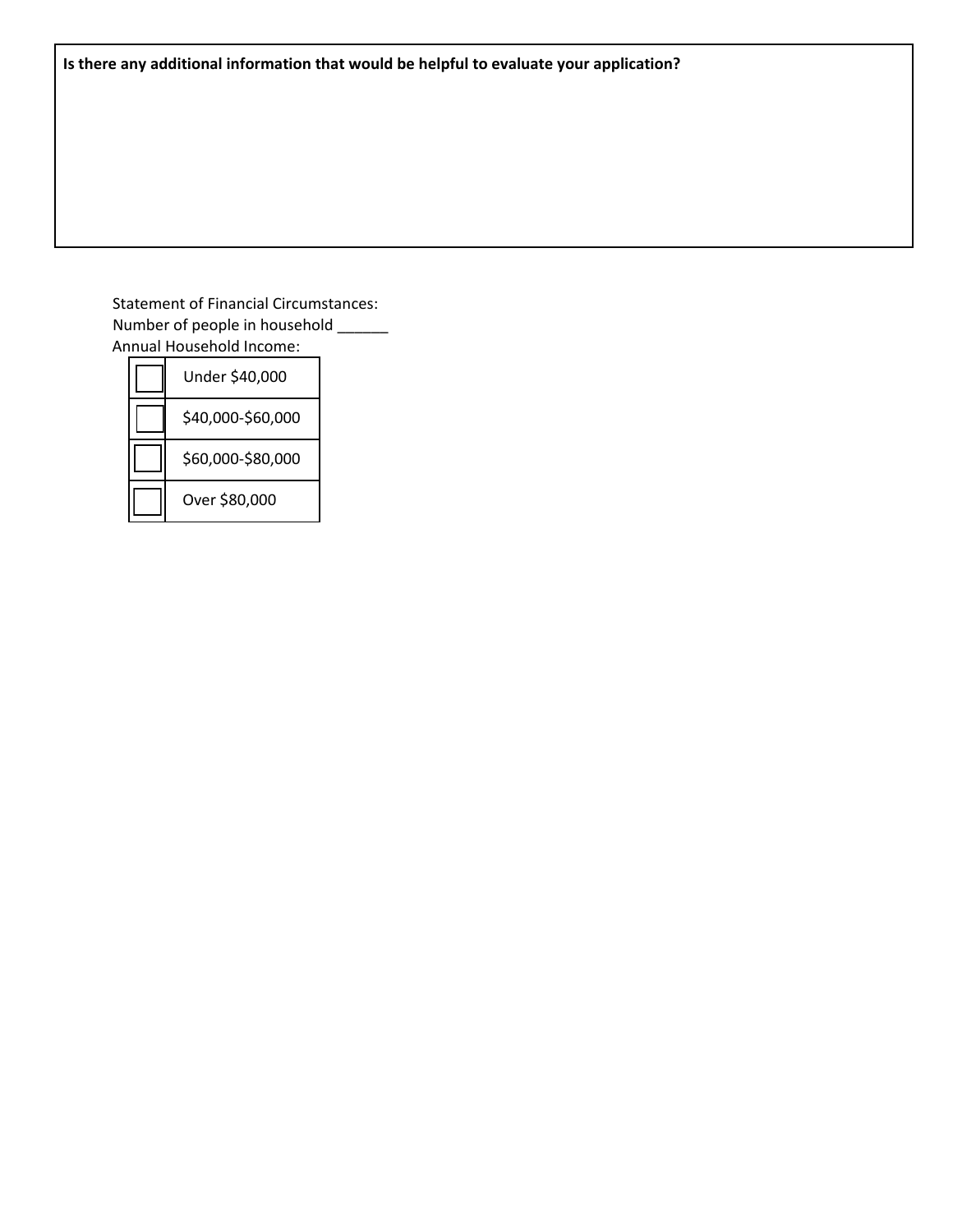

# **Liability Waiver**

## **Effective Dates: September 1, 2021 through August 31, 2022**

This liability waiver covers all activities and classes in the Parks & Community Services Rec Guide for **Fall 2021/Winter 2022**, **Spring 2022**, and **Summer 2022**. It also covers activities published in the **Adaptive Recreation activity calendars** and in the **Senior Scene**. Additional program/activity permission slips may also be required.

Each person age 18 and over in the household, listed in the Participant's Information Section below, must sign and date this form.

| <b>Participant's Information</b> |     |                                     |               |                                 |  |  |
|----------------------------------|-----|-------------------------------------|---------------|---------------------------------|--|--|
| <b>First Name Last Name</b>      | M/F | <b>School Grade</b><br>as of 9/1/22 | Date of Birth | <b>ADA Assistance</b><br>Needed |  |  |
| 1.                               |     |                                     |               |                                 |  |  |
| 2.                               |     |                                     |               |                                 |  |  |
| 3.                               |     |                                     |               |                                 |  |  |
| 4.                               |     |                                     |               |                                 |  |  |
| 5.                               |     |                                     |               |                                 |  |  |

| Household Information - Primary Contact                                                                          |  |  |  |  |  |  |
|------------------------------------------------------------------------------------------------------------------|--|--|--|--|--|--|
| <b>First Name Last Name Email address</b>                                                                        |  |  |  |  |  |  |
| Relationship to Minor-aged Participants in box above<br>$\Box$ Mother $\Box$ Father $\Box$ Guardian $\Box$ Other |  |  |  |  |  |  |
| <b>Street Address City State Zip</b>                                                                             |  |  |  |  |  |  |
| $\Omega$                                                                                                         |  |  |  |  |  |  |
| Home Phone Work/Cell Phone                                                                                       |  |  |  |  |  |  |
|                                                                                                                  |  |  |  |  |  |  |

### **Hold Harmless and Parent/Guardian Indemnify Agreement**

### **Liability Information**

In consideration for myself and my minor children being permitted by the City of Davis Parks & Community Services Department to participate in activities described in Rec Guide for Fall 2020/Winter 2021, Spring 2021, and Summer 2021, and activities described in the Adaptive Recreation activity calendars and in the Senior Scene, I hereby waive, release and discharge any and all claims and damages for personal injury, death or property damage which I or my minor children may sustain or which may occur as a result of mine or my minor children's participation in these activities.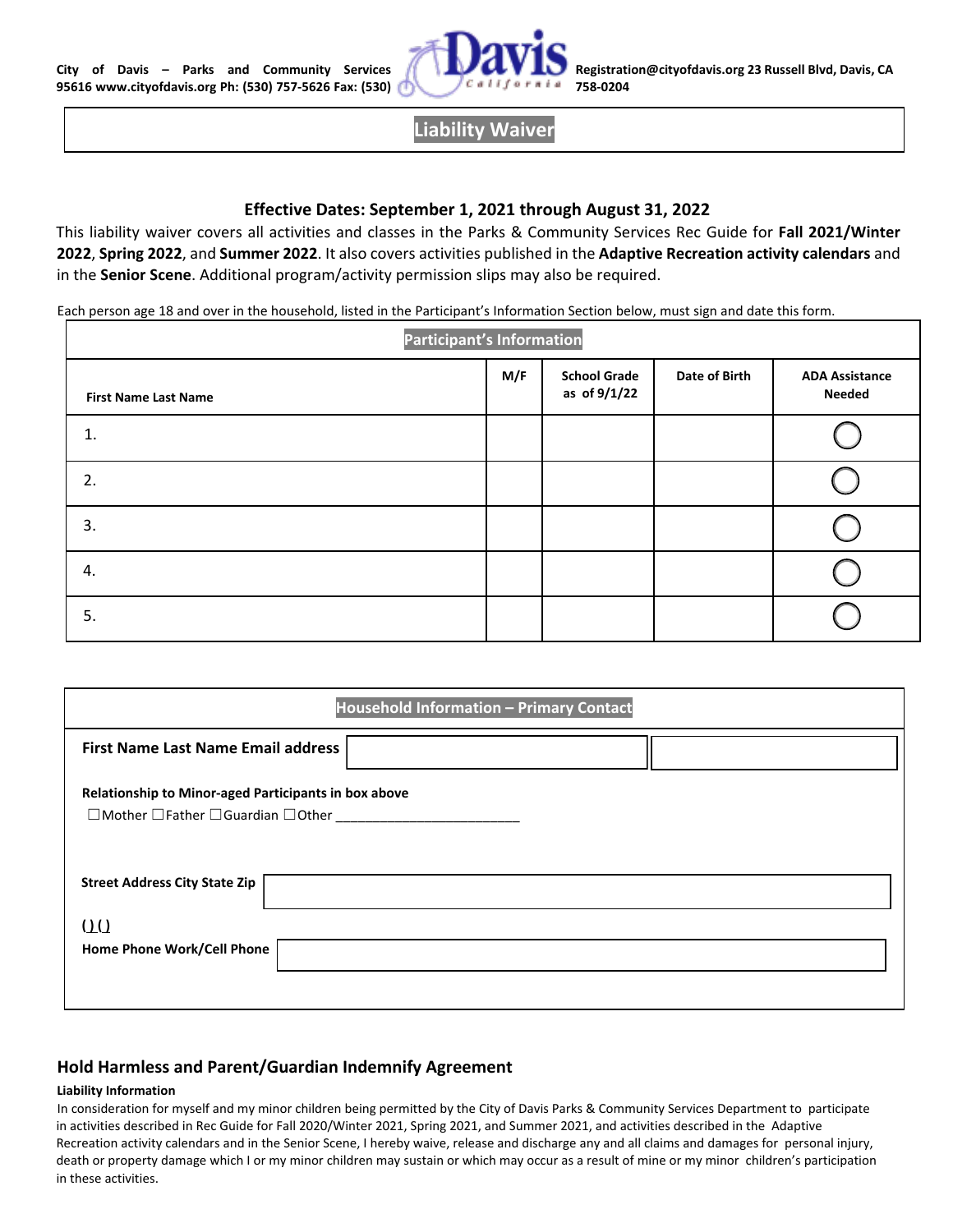#### **I understand and agree that:**

This release is intended to discharge in advance the city, its officers, employees and agents from and against any and all liability, except for their sole negligence or intentional acts, connected in any way with the participation of myself or my minor children in activities.

The described activity may be of hazardous, strenuous, and/or physical nature.

Participation in the described activity may occasionally result in bodily injury, personal injury, sickness, disease, death or property loss or damage, arising from the following circumstances, among others: the activities described in Rec Guide for Fall 2020/Winter 2021, Spring 2021, and Summer 2021, the activities described in the Adaptive Recreation activity calendars and in the Senior Scene, the coronavirus disease ("COVID-19"), and the severe acute respiratory syndrome coronavirus 2 ("SARS-CoV-2").

Knowing the risk involved, nevertheless, I voluntarily request permission for myself or minor child to participate in the described activity.

### **Continue to next page Signature(s) required on next page**

I hereby assume any and all risks of injury, death or property damage and to release and hold harmless the city, its officers, employees & agents, except for their sole negligence or intentional acts.

This waiver, release and assumption of risk are to be binding on the heirs and assigns.

I will indemnify and hold the city harmless from any loss, liability, damage, cost or expense, including litigation, which they may incur as a result of any injury and/or property damage which myself or my minor children may sustain while participating in said activities.

I will make good any loss or damage or cost the city may have to pay if any litigation arises on account of any claim made by said minors or by anyone on said minor's behalf.

In the event that said minor requires medical or surgical treatments while under the supervision of said city personnel in connection with the described activity, such supervision may authorize treatment. I will pay all medical, hospital, or other expenses which I or my minor children may incur as a result of such treatment.

I expressly permit said minor child to travel by private automobile to activities and events related to the described activity.

Activities are not child care as defined by the State of California.

I understand city staff may photograph or videotape me and/or my minor children and the city may use such photographs or videotapes to promote city programs and classes. I expressly allow, and hereby waive any objection to, the City's photographing and/or videotaping of me and/or my minor children when I and/or my minor children are participating in a city recreation program. I understand all photos and videotapes will remain the property of the City of Davis.

I understand the City requires additional online emergency and permission documentation for participants enrolled in recreation programs.

I understand the City has the right to cancel or change programming based on inclement weather, mosquito spraying, poor air quality and/or any other natural factors that may alter outdoor programming. I further acknowledge and agree that the City reserves the right to cancel the programming if, in the City's sole discretion, circumstances beyond its control including, without limitation, acts of the government, riots, fires, floods, or other casualty, epidemics, earthquakes, Public Safety Power Shut Offs, or unusually severe weather, necessitate such a cancellation. The City shall provide notice of cancellation under this provision as soon as is practicable and will provide a refund, if applicable.

The City is not responsible for children following the dismissal of a program (except as otherwise noted in specific program areas).

#### **Refund and Transfer Policy:**

Please note: all cancellation and transfer requests must be submitted by e-mail to registration@cityofdavis.org. No refunds or credits will be given for refund requests received less than two full business day prior to the class starting date. No refunds or credits will be given for adult sports leagues, swim passes, fitness passes or teen special events. Transfers must be for the same participant. *Effective July 1, 2020:*  **Refunds:** 

- 95% refund if requested more than 10 business days prior to the beginning of the class or program.
- 50% refund if requested 2 to 10 business days prior to the beginning of the class or program.

#### **Transfers:**

• Customers who wish to transfer from one class to another may do so up to 11 business days in advance with no charge. • Transfers requested 1-10 business days in advance will be charged 25% of the cost of the program.

*I certify that I have custody or am the legal guardian of said minors by court order, and that I and my minor children are physically able to*  participate in the described activities. I have carefully read this Waiver of Liability, Medical Release, and Indemnification Agreement and fully *understand its contents. I am aware that this is a release of liability and a contract between myself and the City of Davis, and that I sign it of my own free will. The City may accept future phone-in registrations and these provisions.* 

*I also understand the Refund and Transfer Policy, the Behavior Policy and the potential consequences set forth by the City of Davis and agree to such*